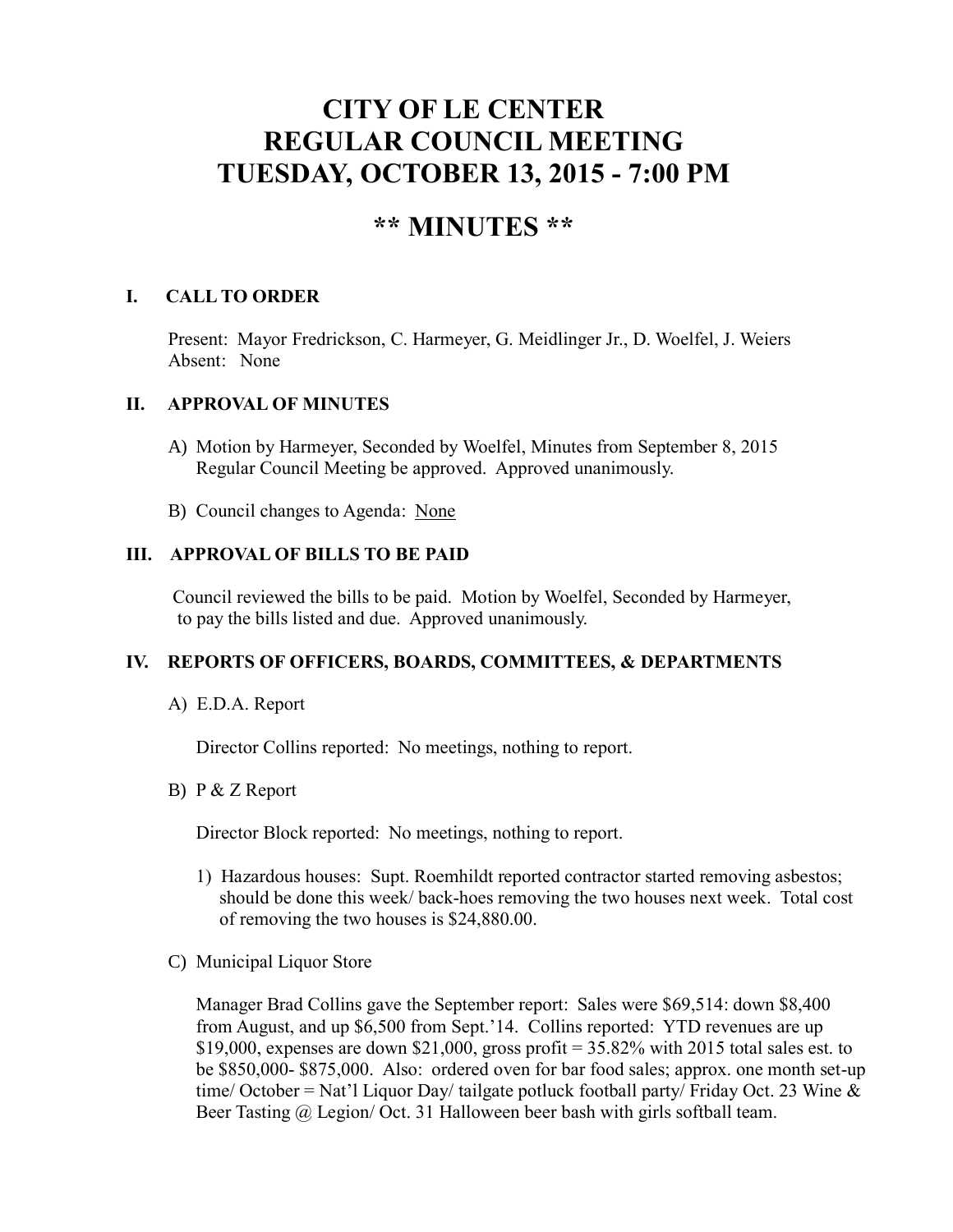D) Police Department

Police Chief Pfarr reported on the police activities for month of September: 151 calls  $\omega$ 2,938 miles patrolled/ total calls up 2%, total miles up 16% for 2015. Pfarr also reported: Lots of calls to Dollar General for shoplifting; caught 5 of 6 suspects/ more repairs needed on Ford Taurus squad car/ LETG system working well; more paperwork, but easier to track cases and information.

E) Water, Sewer, Streets, Parks

Public Works Supt. Curt Roemhildt reported:

- Sewers- staff cleaning sewer mains- ¼ of city clearing roots from mains.
- Parks- closing all parks up.
- Streets- hauling leaves; we use the garbage truck to haul leaves for efficiency.
- F) Bolton & Menk Engineering
	- 1) Lexington Avenue Project: After some discussion: Motion by Fredrickson, Seconded by Meidlinger, to set the project public "Hearing on Improvement" for Tuesday, November 10 @ 6:00 pm at city hall. Approved unanimously.

Attorney Moran suggested at the next council meeting have a Yes or No vote to pass resolution "Ordering Improvement and Preparation of Plans."

- 2) Council agreed to set Lex. Ave. project workshop mtg. for October 29 at 6:00 pm.
- G) Pool

 Administrator Collins presented the Final 2015 Pool Report showing revenues totaling \$40,531.75 vs. expenses totaling  $$61,731.01 = ($21,199.26)$  loss in 2015. 2014 loss was (\$30,012.02) and 2013 loss was (\$23,927.56)

#### **V. PUBLIC FORUM**

There were no comments or questions on the 2016 preliminary budget & levy.

#### **VI. OLD BUSINESS**

A) Letter from Mike Nelson, owner of Nelzy's Real Estate in Le Center: Mr. Nelson was concerned that the city sewer ordinance regarding foundation drains into the sanitary sewer was affecting sales of houses in the city. He currently has a property for sale with an identified foundation drain located under a porch that can't be dug up. He asked the city to check with the State as to what to do in this situation? He asked if the property could be "grandfathered" in? (No) It leaves the house as non-saleable right now. Staff will contact the State of Minnesota for more information and an answer. Mr. Nelson then asked why the city does not allow metal roofs on residential homes? He believes the city should not regulate the use of such roofs: it's cheaper, more environally better, and it can look nice. Council suggested this was something to be considered by the P & Z first; not council.